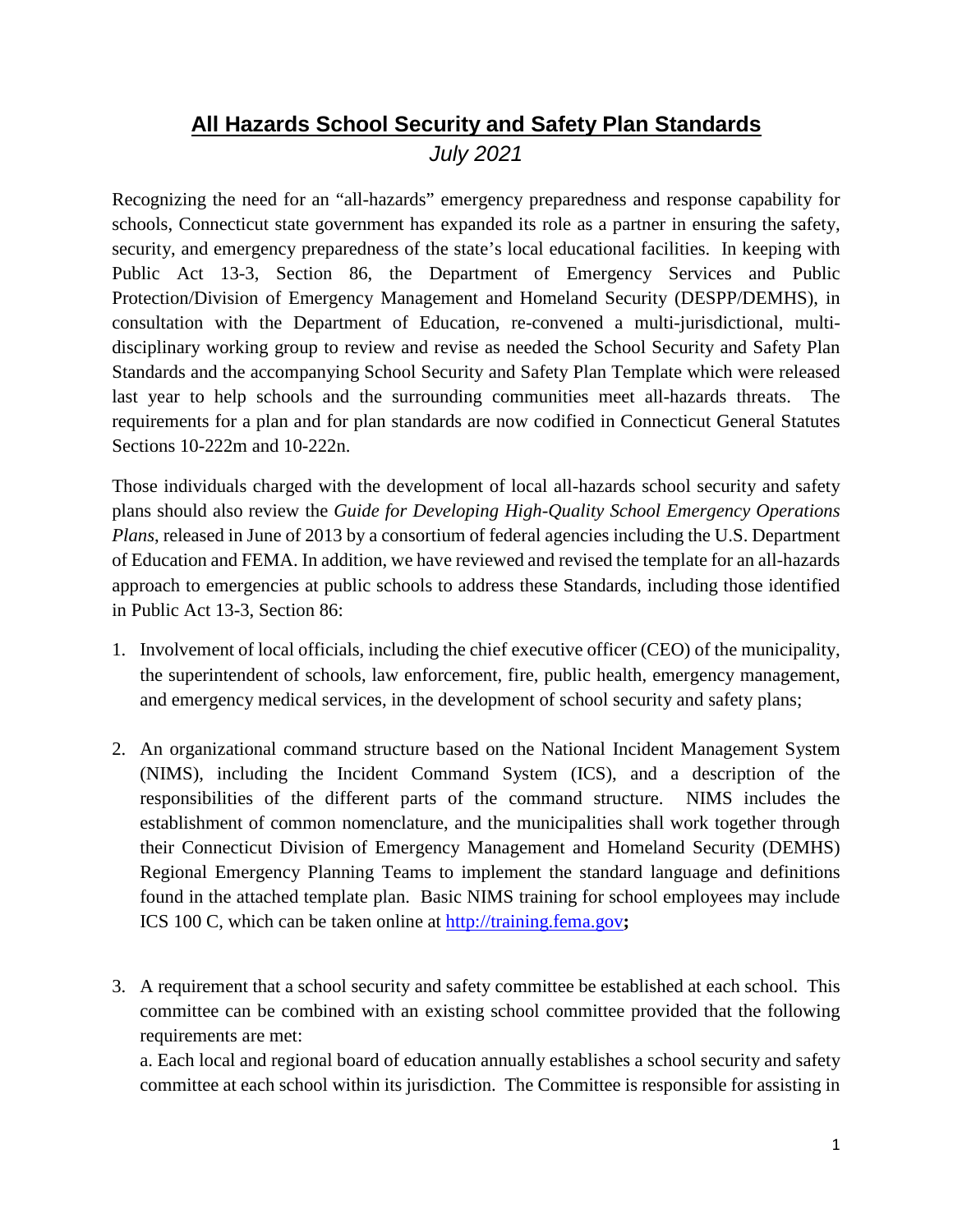the development of the school security and safety plan for the school and administering the plan. The Committee members shall include a local police officer, local first responder, teacher and administrator from the school, a mental health professional, a parent or guardian of a student at the school, and may include any other person deemed necessary, such as a school nurse, custodian or property manager, local emergency management director, local public health director, information technology manager, and transportation coordinator. The school security and safety committee should also invite subject matter experts to participate as needed, including, for example, the local public works director, high school student council president, and/or food service director;

4. Annually, each local and regional board of education shall review, update as necessary, and submit a school security and safety plan for each school under its jurisdiction to its DESPP/DEMHS Regional Coordinator, based on the standards listed here and further provided in the attached template, and any updated template, as well as on the results of the assessment described in Number 8, below. By November [1](#page-1-0)<sup>st1</sup> of each year, local and regional boards of education must submit to their DEMHS Regional Coordinators an electronic copy of their plan(s) for that year;

5. The school security and safety plans shall be an annex to the municipality's Local Emergency Operations Plan (LEOP), filed with the DESPP/DEMHS Regional Coordinator under Connecticut General Statutes Section 28-7. The school security and safety plans do not have to be physically attached to the LEOP; they may be referenced in the LEOP but kept in a separate binder;

6. Procedures for managing various types of emergencies, including crisis management procedures;

7. A requirement that local law enforcement and other local public safety officials (including the local emergency management director, fire marshal, building inspector, and emergency medical services representative) evaluate, score (assess), and provide feedback on fire drills and crisis response drills. This means that each of the named officials should evaluate and provide feedback on at least one fire drill and one crisis response drill each year. While it is of course impossible for every official to attend every drill at every school, it is a best practice to have the town public safety team (fire, police, emergency management, etc..) attend at least one drill per year as a team. That way, team members can share observations and ideas with each other. The feedback is critical to maintaining and enhancing your school's preparedness.

The board of education shall annually submit a report to the DESPP/DEMHS Regional Coordinator by July 1 of each year, regarding types, frequency, and feedback related to the fire drills and crisis response drills. This report provides an opportunity for the development of best

<span id="page-1-0"></span><sup>&</sup>lt;sup>1</sup> November  $1<sup>st</sup>$  has been set as the filing date for school plans/revisions in order to give school districts time after the beginning of each school year to convene their committees to review and make any changes to the plans.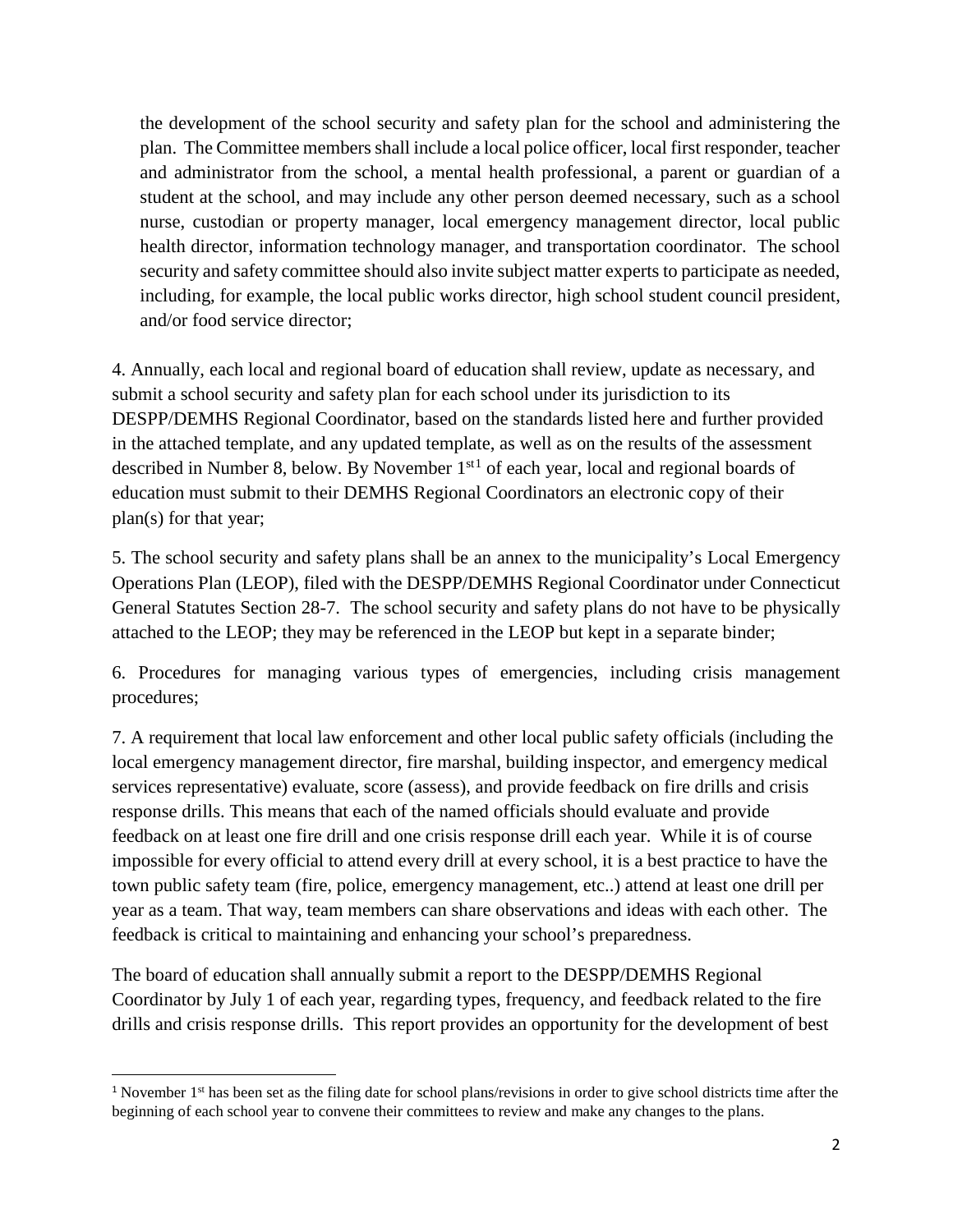practices and lessons learned. The report template is located in Appendix 14 of the plan templates. If your school district has not yet filed its report for the 2019-2020 school year, please do so as soon as possible. The report for the 2020-2021 school year was due by July 1, 2021. If you have any questions about how to fill out this report, please contact us at [SchoolSecurityPlanStandards@ct.gov.](mailto:SchoolSecurityPlanStandards@ct.gov)

8. A requirement that each local and regional board of education conducts a security and vulnerability assessment for each school under the jurisdiction of such board every two years and develop a plan as described in Number 4 above, based on the assessment;

9. A requirement that the safe school climate committee for each school collect and evaluate information relating to instances of disturbing or threatening behavior that may not meet the definition of bullying, and report such information, as necessary, to the district safe school climate coordinator and the school security and safety committee described in Number 3, above (See Connecticut General Statutes Section 10-222k);

10. A requirement that the school security and safety plan for each school provide an orientation on the plan to each school employee at the school, and provide violence prevention training in a manner described in the plan. Training to the plan is critical. This training should be conducted in cooperation with the school safety and security committee, including local law enforcement, fire, emergency management, public health, and emergency medical services. This will give the school community and municipal officials an understanding of the need for unified planning, preparedness, and response;

11. A requirement that each school construct a reference kit available for first responders, which includes several copies of laminated easy-to-read floor plans; master keys to interior and exterior door locks, and; other items determined as needed, after consultation with school officials, local law enforcement authority having jurisdiction, emergency management director, and first responders; and

12. A requirement that each school security and safety plan follow the format of the All-Hazards School Security and Safety Plan Templates, as released and revised by the Division of Emergency Management and Homeland Security of the Department of Emergency Services and Public Protection, in consultation with the Department of Education, including the use of standard terminology. The purpose is to have each school plan achieve the objectives outlined in the Plan Templates. In addition to preparedness and response, it is important for the plan to provide guidance on recovery from any emergency incident. See, for example, the "Accounting for All Persons and Family Re-Unification" Annex (Functional Annex G), and "Recovery and Continuity of Operations" (COOP) Annex (Functional Annex H) in the plan templates. Also, schools can take actions to mitigate potential issues through preventative planning. See, for example, guidance provided in the "Mental Health" Annex, (Functional Annex J), in the plan templates.